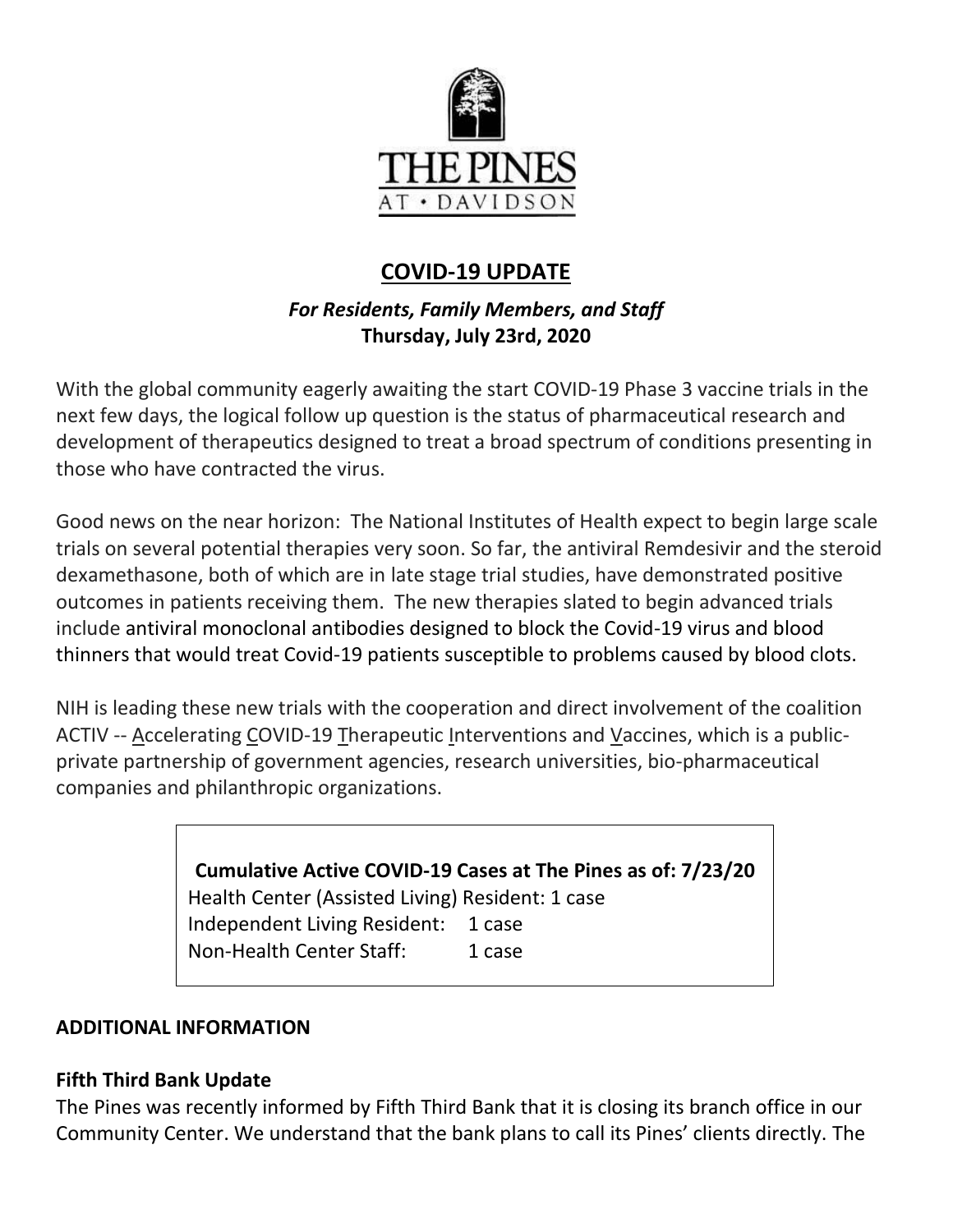Pines is actively seeking to find an alternative bank that would be willing to provide on-site services.

#### **Visiting Our National Parks Virtually**

There are many ways you can experience America's national parks through your computer. View great photos here: [Share Your Park](https://www.nationalparks.org/connect/share-your-park). Listen to sounds from the National Park Service's Natural Sounds and Nigh Sky Division by clicking here: [Parktracks.](https://findyourpark.com/about/news/parktracks) For a complete list of ways to enjoy our national parks from your home, visit here: [Virtual Visit.](https://www.nationalparks.org/connect/blog/take-virtual-visit-national-park)

#### **Crossnore Volunteer Superstars!**

With the help of a team of volunteers who engaged in some "heavy lifting," Sue McFarland, co-chair of the Residents' Association's Community Outreach Committee, recently orchestrated the donation of the *many* items in our Crossnore Closet to the Crossnore School and Children's Home. This charitable organization operates a thrift store that helps fund its work.

Bob Millikin (pictured right) packed up the donated items into more than 75 boxes and along with Ron Zerkle, brought these boxes down from the second-floor closet to a site near our loading dock. Bob, George McFarland and staff later loaded the Crossnore truck when it arrived early. Thank you, also, to the additional resident volunteers who arrived to help – the loading process went so smoothly and swiftly! To learn more about the organization these donations will benefit, click here: [Crossnore.](https://www.crossnore.org/)



### **Collection Closet**

As you may know, The Pines has been trying to separate staff workplaces so they can work at safe distances during COVID-19. To accommodate this, the collection closet and the activity department closet in the Arts and Crafts Room need to be used as temporary staff offices at this time. Other staff offices are also being vacated due to the construction process.

The shredder will be located on the counter next to the sink in the Arts and Crafts room for residents' use. Various other items (batteries, ink cartridges, pill bottles and light bulbs) that were already in the collection closet will be properly disposed of or distributed to appropriate sites by the Activity staff. The collection bins have been labeled and will be packed in a storage unit off campus temporarily. We appreciate your patience as we try to respond to current COVID-19 and construction related needs.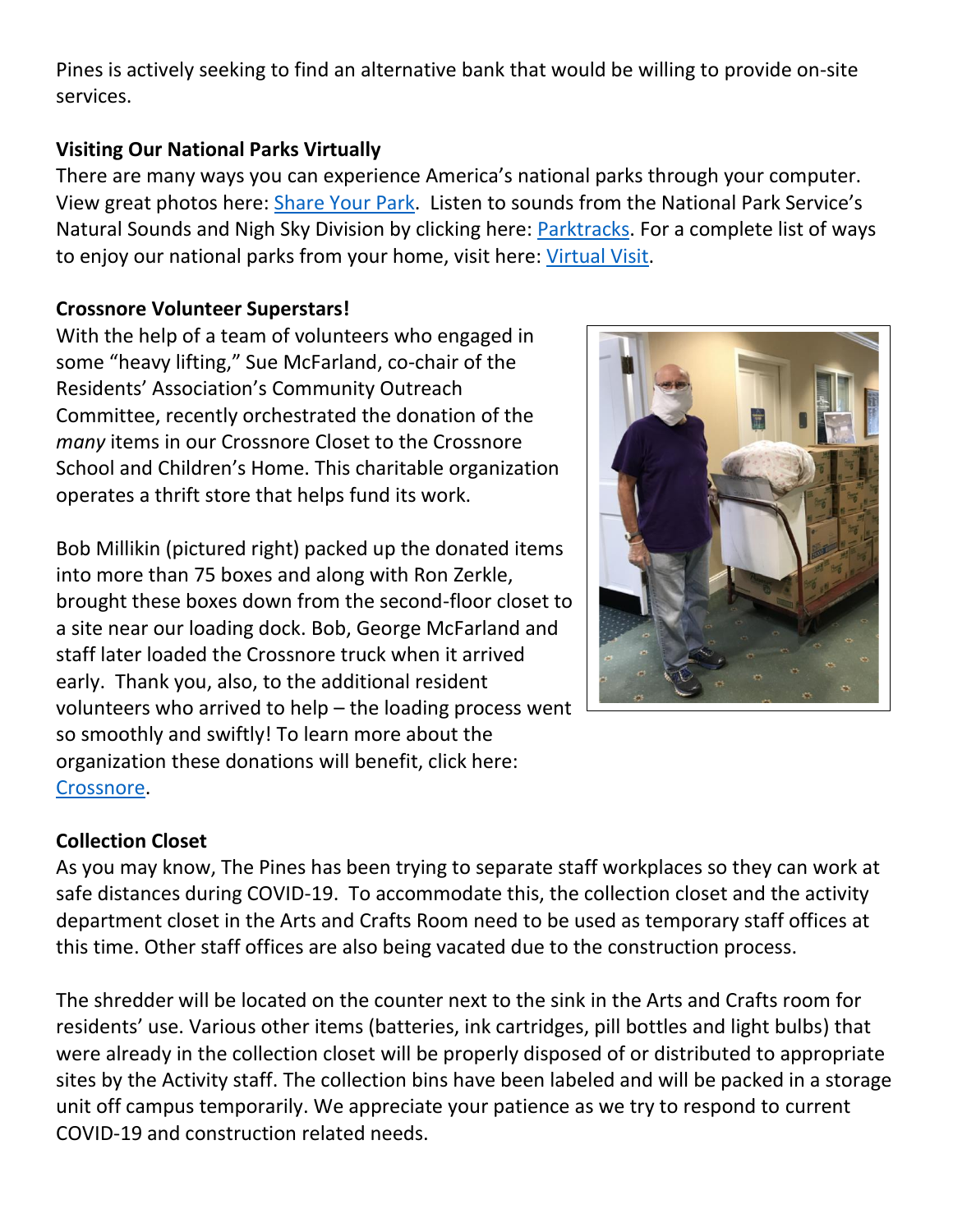#### *Divas, Dames and Dolls*





The Pines was the recipient of an extraordinary gift as well! Portrait photographer and author Kathleen Fitzgerald, who lives in Davidson, (pictured left with her husband John) donated to The Pines 100 copies of her book *Divas, Dames and Dolls*. On the next page is a sampling of the photos, each of which includes (in the book) a brief biography and short reflection by the individual featured.

Kathleen notes, "At this stressful and chaotic moment in time, I want to share something inspirational. (The book) profiles the lives of fantastic older women: 60 to 106 from across our country. Many live in North Carolina."

She adds, "The book is a celebration of the female spirit. It took me seven years to complete this tribute to the ordinary, yet extraordinary older woman. Each of these women are unique, but what unifies them is the indelible strength shown in their response to the highs and lows of everyday life. The women in this collection shared their wisdom, humor and most of all, their humanity. I hope you find peace and inspiration in their stories."

There are still some copies available for residents. Please call [Motria](mailto:mprocyk@thepinesatdavidson.org?subject=Requesting%20a%20copy) at ext. 1489 or email her at Motria if you would like a copy.